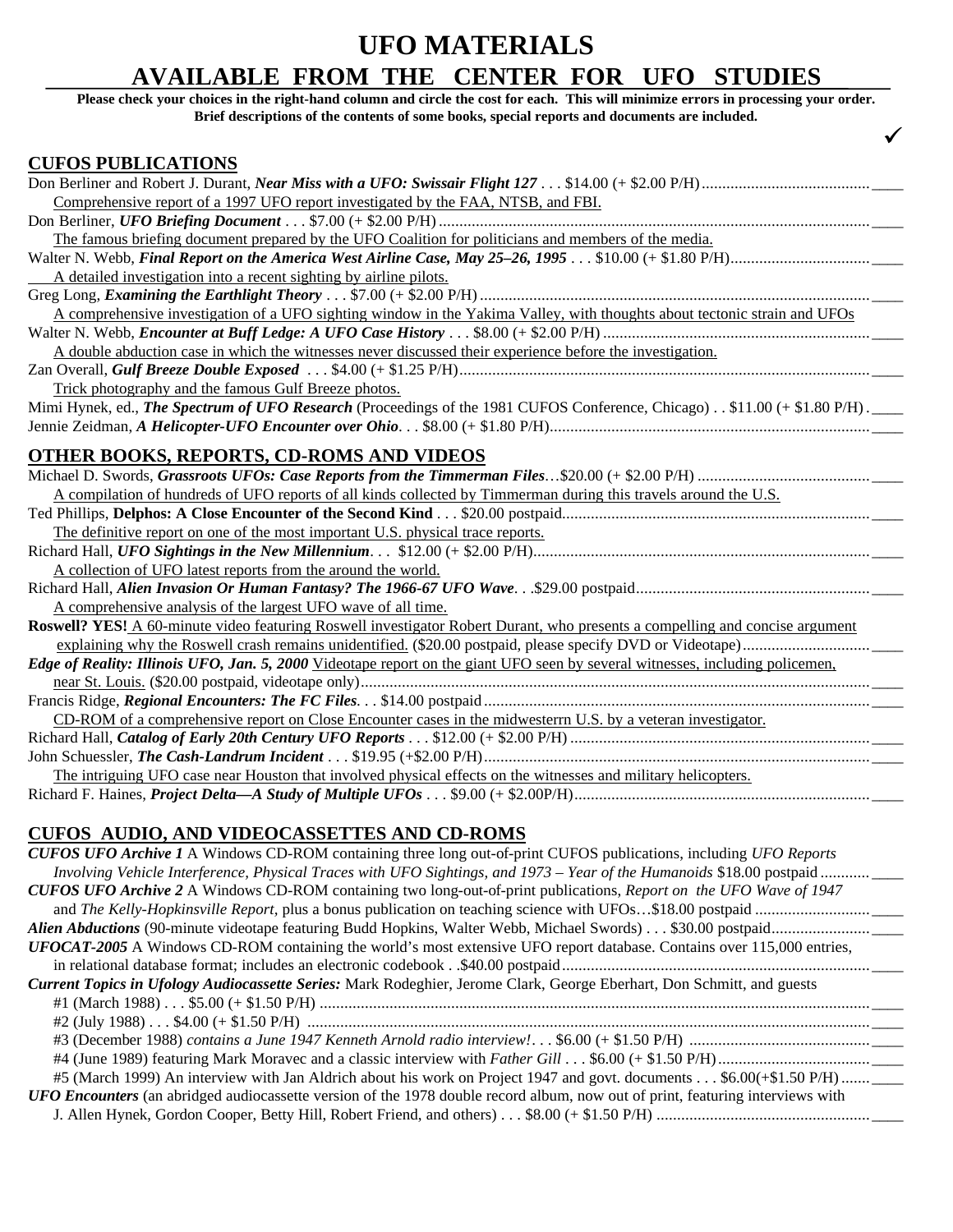## **CUFOS PERIODICALS**

| <b>International UFO Reporter</b> back issues (some are out of print and available as photocopies only—write for details on specific issues): |
|-----------------------------------------------------------------------------------------------------------------------------------------------|
|                                                                                                                                               |
|                                                                                                                                               |
|                                                                                                                                               |
|                                                                                                                                               |
|                                                                                                                                               |
|                                                                                                                                               |
|                                                                                                                                               |
|                                                                                                                                               |
|                                                                                                                                               |
|                                                                                                                                               |
|                                                                                                                                               |
|                                                                                                                                               |
| <b>Journal of UFO Studies, back issues of the original series:</b>                                                                            |
|                                                                                                                                               |
|                                                                                                                                               |
|                                                                                                                                               |
|                                                                                                                                               |

# **UNITED STATES DOCUMENTS AND REPORTS**

| U.S. Air Force, "The O'Brien Report" (1966) A special report of an ad hoc committee to review Project Blue Book in 1966.              |
|---------------------------------------------------------------------------------------------------------------------------------------|
|                                                                                                                                       |
| "Pentacle Letter" from H. C. Cross at Battelle to Wright-Patterson AFB recommending a controlled experiment to study UFO reports      |
| (January 9, 1953). Also included: A copy of the article by Jennie Zeidman and Mark Rodeghier from IUR, May/June 1993,                 |
|                                                                                                                                       |
| Letter from J. Allen Hynek to Hector Quintanilla, chief of Project Blue Book, summarizing his thoughts on the Air Force project       |
|                                                                                                                                       |
| J. Allen Hynek, Preliminary Draft of Recommendations on the UFO Project (1953). What Hynek thought about Blue Book's                  |
|                                                                                                                                       |
| A Preliminary Study of Unidentified Targets Observed on Air Traffic Control Radars, by Richard C. Borden and Tirey K. Vickers         |
| the Civil Aeronautics Administration's Technical Development and Evaluation Center, Indianapolis (May 1953). An analysis of           |
|                                                                                                                                       |
| Air Force briefing before members of the House Armed Services Committee on UFOs (December 8, 1960). Includes a summary of             |
|                                                                                                                                       |
|                                                                                                                                       |
|                                                                                                                                       |
| U.S. Joint Chiefs of Staff, Canadian-United States Communications Instructions for Reporting Vital Intelligence Statistics            |
| $(JANAP 146) \ldots $9.00 (+ $1.90 P/H) \ldots$                                                                                       |
|                                                                                                                                       |
| Letter from James E. McDonald, physicist at the University of Arizona, to Robert J. Low, project administrator for the Condon         |
| Committee at the University of Colorado, criticizing Edward U. Condon's public UFO statements and behavior                            |
|                                                                                                                                       |
| National Academy of Sciences, Review of the University of Colorado Report on Unidentified Flying Objects by a Panel of the            |
|                                                                                                                                       |
|                                                                                                                                       |
|                                                                                                                                       |
| Citizens Against UFO Secrecy, Foreign UFO Sightings Described in U.S. Government Files (1976) \$3.50 (+ \$1.50 P/H)                   |
| Project Blue Book Special Report No. 14: Analysis of Reports of Unidentified Flying Objects, May 5, 1955. With an introduction by Dr. |
|                                                                                                                                       |
| <b>FOREIGN DOCUMENTS AND REPORTS</b>                                                                                                  |
|                                                                                                                                       |

French National Defense Institute, *Report on Unidentified Aerial Objects* (1980) . . .\$3.00 (+ \$1.80 P/H) .......................................... \_\_\_\_

### **REPRINTS OF MAGAZINE ARTICLES**

J. Allen Hynek, "Unusual Aerial Phenomena," *Journal of the Optical Society of America* 43 (1953):311-14 . . . \$2.00 (+ \$.55 P/H) . \_\_\_\_ J. Allen Hynek, "Are Flying Saucers Real?" *Saturday Evening Post*, December 17, 1966, pp. 17-21 . . . \$2.00 (+ \$.55 P/H) ............... \_\_\_\_